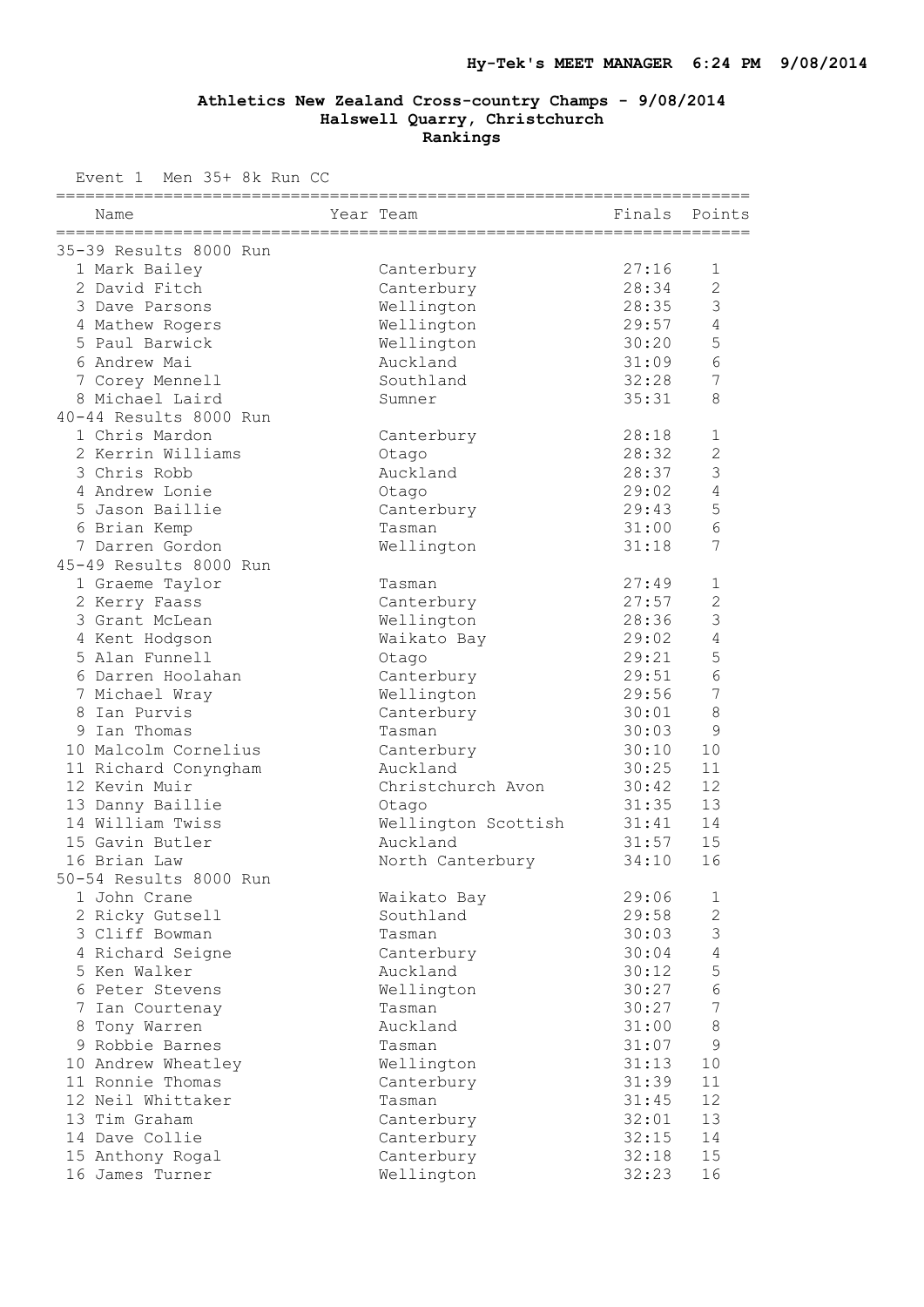| 17 Tony King           | Auckland                    | 32:24 | 17              |
|------------------------|-----------------------------|-------|-----------------|
| 18 Guy Dryden          | Christchurch Avon           | 32:26 | 18              |
| 19 Richard Merrett     | Christchurch Avon           | 32:43 | 19              |
| 20 Philip Wallace      | Wellington                  | 32:49 | 20              |
| 21 Robert Holland      | Christchurch Avon           | 33:12 | 21              |
| 22 Richard Hendry      | Otago                       | 33:56 | 22              |
| 23 Gary Jones          | North Canterbury            | 34:08 | 23              |
| 24 Mervyn Potter       | Southland                   | 34:09 | 24              |
| 25 Robert Homan        | Otago                       | 34:39 | 25              |
| 26 Murray Green        | Waikato Bay                 | 35:29 | 26              |
| 27 Wayne Campbell      | Canterbury T                | 36:41 | 27              |
| 28 David Cross         | Otago                       | 36:57 | 28              |
| 55-59 Results 8000 Run |                             |       |                 |
| 1 Geoff Anderson       | Otago                       | 30:15 | $\mathbf{1}$    |
| 2 Alastair Prangnell   | Auckland                    | 30:25 | $\overline{c}$  |
| 3 David Lear           | Auckland                    | 30:34 | $\mathfrak{Z}$  |
| 4 Don Greig            | Canterbury                  | 30:38 | $\overline{4}$  |
| 5 Tony Price           | Wellington                  | 31:02 | 5               |
| 6 Patrick Meffan       | Tasman                      | 32:02 | $6\phantom{1}6$ |
| 7 John Gamblin         | Canterbury                  | 32:52 | $\overline{7}$  |
| 8 Mark Handley         | Wellington                  | 33:01 | 8               |
| 9 Paul Forster         | Wellington                  | 34:03 | 9               |
| 60-64 Results 8000 Run |                             |       |                 |
| 1 Tony McManus         | Canterbury                  | 31:29 | $\mathbf{1}$    |
| 2 Graeme Lear          | Wellington                  | 32:14 | $\overline{c}$  |
| 3 David Gardner        | New Zealand Masters         | 33:20 | $\mathcal{S}$   |
| 4 Daniel Reese         | University o                | 34:32 | $\overline{4}$  |
| 5 Gene Sanderson       | Otago                       | 34:55 | 5               |
| 6 Rodger Ward          | Christchurch Avon           | 35:02 | $6\phantom{.}6$ |
| 7 Ron McTaggart        | New Brighton                | 35:36 | $\overline{7}$  |
| 8 Iain Chinnery        | Christchurch Avon           | 36:28 | 8               |
| 9 Grant Jeffreys       | Canterbury T                | 39:29 | 9               |
| 10 Eric Verstappen     | Tasman                      | 52:36 | 10              |
| 65-69 Results 8000 Run |                             |       |                 |
| 1 Dave Mason           | Wellington Harriers         | 35:27 | 1               |
| 2 Murray Clarkson      | Waikato Bay                 | 36:54 | $\overline{c}$  |
| 3 Graham Batchelor     | Sumner                      | 37:21 | $\mathfrak{Z}$  |
| 4 Tony Dawbin          | Wellington Harriers         | 40:30 | 4               |
| 5 Rupert Watson        | Wellington Scottish         | 40:55 | 5               |
| 6 Ross Allen           | Port Hills                  | 43:48 |                 |
| 7 John Mulvaney        | New Brighton                | 48:08 | 6<br>7          |
| 70-74 Results 8000 Run |                             |       |                 |
| 1 Michael Bond         |                             |       |                 |
| 2 John Gordon          | University o<br>Port Hills  | 38:37 | $\mathbf 1$     |
|                        |                             | 44:54 | $\mathbf{2}$    |
| 75-79 Results 8000 Run |                             |       |                 |
| 1 Walter Hume          | Timaru Harrier Club         | 42:58 | $\mathbf 1$     |
| 2 Eric Saxby           | Port Hills                  | 46:12 | $\mathbf{2}$    |
| 3 John Caughley        | Port Hills                  | 50:07 | 3               |
| 80-84 Results 8000 Run |                             |       |                 |
| 1 Len Wilson           | Auckland                    | 47:52 | $\mathbf{1}$    |
| 85+ Results 8000 Run   |                             |       |                 |
| 1 Ian Brownie          | New Zealand Masters 1:25:01 |       | 1               |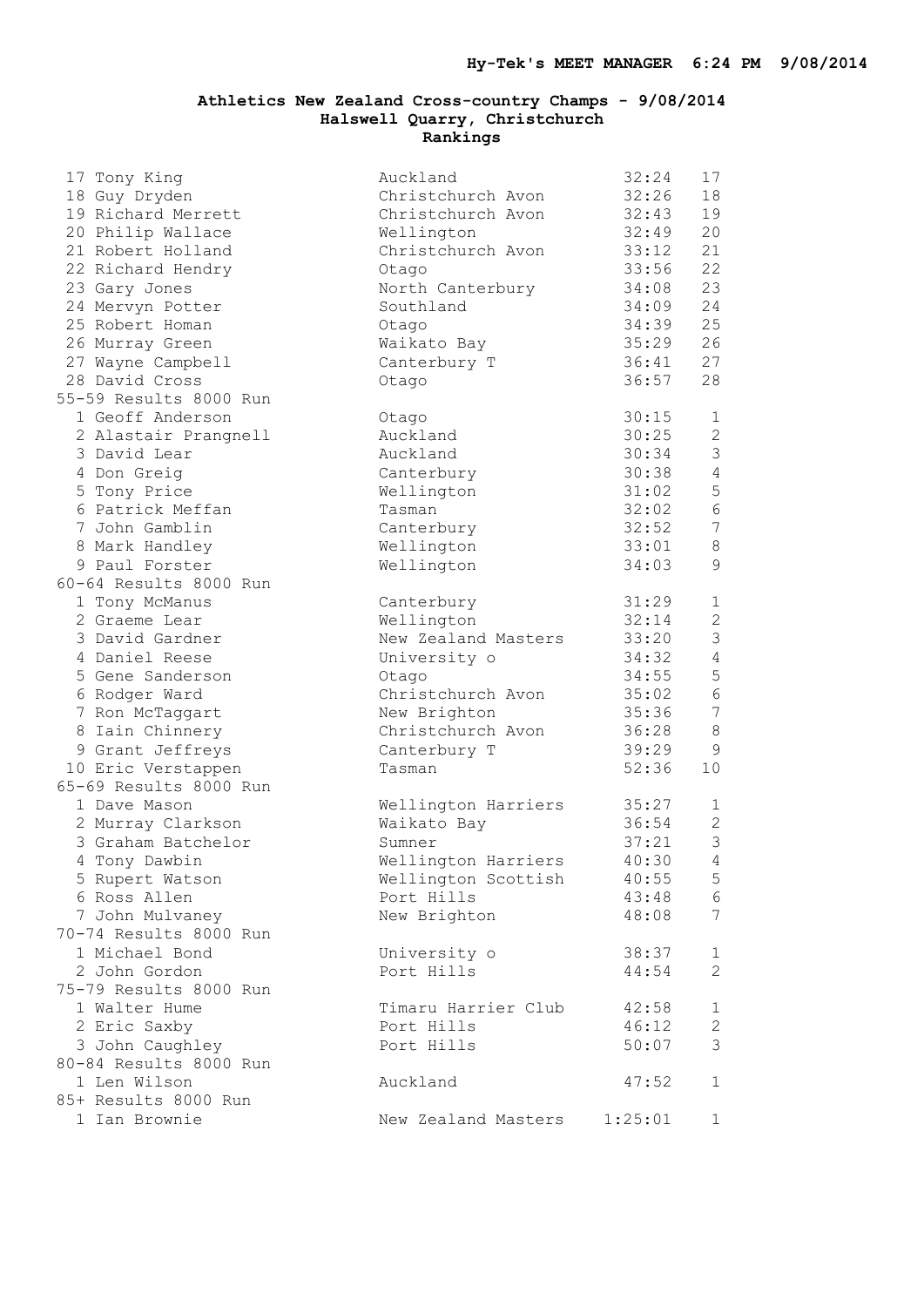Event 1 Men 35+ 8k Run CC

| Team Scores            |       |              |                |    |    |      |      |      |      |       |
|------------------------|-------|--------------|----------------|----|----|------|------|------|------|-------|
| Rank Team              | Total | $\mathbf{1}$ | $\overline{2}$ | 3  | 4  | $*5$ | $*6$ | $*7$ | $*8$ | $*$ 9 |
| 35-49 Results 8000 Run |       |              |                |    |    |      |      |      |      |       |
| 1 Canterbury           | 14    |              | 3              | 4  | 6  | 13   | 14   | 17   | 19   |       |
| 2 Wellington           | 46    | 7            | 8              | 15 | 16 | 20   | 24   |      |      |       |
| 3 Otago                | 52    | 5            | 10             | 12 | 25 |      |      |      |      |       |
| 4 Auckland             | 79    | 9            | 21             | 23 | 26 |      |      |      |      |       |
| 50+ Results 8000 Run   |       |              |                |    |    |      |      |      |      |       |
| 1 Auckland             | 34    | 5            |                | 10 | 12 | 25   | 37   |      |      |       |
| 2 Tasman               | 44    | 3            | 9              | 14 | 18 | 20   | 38   |      |      |       |
| 3 Canterbury           | 48    | 4            | 11             | 16 | 17 | 19   | 22   | 23   | 27   |       |
| 4 Wellington           | 57    | 8            | 13             | 15 | 21 | 24   | 26   | 28   | 30   |       |
| 5 Otago                | 100   | 6            | 29             | 32 | 33 | 36   |      |      |      |       |

Event 2 Women 35+ 6k Run CC

| Name                   | Year Team           | Finals Points |                |
|------------------------|---------------------|---------------|----------------|
|                        |                     |               |                |
| 35-39 Results 6000 Run |                     |               |                |
| 1 Mel Aitken           | Otago               | 24:48         | 1              |
| 2 Katrin Gottschalk    | Auckland            | 25:44         | $\overline{c}$ |
| 3 Renae Creser         | Wellington          | 26:02         | 3              |
| 4 Ruth Love-Smith      | Canterbury          | 27:28         | 4              |
| 5 Jude Patterson       | Otago               | 29:04         | 5              |
| 40-44 Results 6000 Run |                     |               |                |
| 1 Louisa Andrew        | Otago               | 23:28         | 1              |
| 2 Rachel Penney        | Auckland            | 24:22         | $\overline{2}$ |
| 3 Michelle Hopkins     | Auckland            | 24:29         | 3              |
| 4 Paula Canning        | Tasman              | 24:38         | $\overline{4}$ |
| 5 Lindsay Barwick      | Wellington          | 26:05         | 5              |
| 6 Michelle Van Looy    | Wellington          | 26:41         | 6              |
| 7 Kathrine Hilton      | Canterbury T        | 33:22         | 7              |
| 45-49 Results 6000 Run |                     |               |                |
| 1 Gabrielle O'Rourke   | Wellington          | 23:37         | 1              |
| 2 Karen Muller         | Canterbury          | 24:32         | $\overline{2}$ |
| 3 Melissa Norris       | Auckland            | 25:41         | 3              |
| 4 Fiona Gilroy         | Canterbury          | 27:11         | 4              |
| 5 Sue Cuthbert         | Otago               | 27:51         | 5              |
| 6 Sue Parcell          | Auckland            | 28:50         | 6              |
| 50-54 Results 6000 Run |                     |               |                |
| 1 Sally Gibbs          | Waikato Bay         | 23:12         | $\mathbf 1$    |
| 2 Victoria Humphries   | Wellington          | 25:21         | $\overline{2}$ |
| 3 Maria Sleeman        | Otago               | 27:18         | 3              |
| 4 Robyn Daly           | Port Hills          | 28:45         | 4              |
| 55-59 Results 6000 Run |                     |               |                |
| 1 Debbie Telfer        | Southland           | 27:10         | $\mathbf{1}$   |
| 2 Maree Greig          | Canterbury          | 27:47         | 2              |
| 3 Bernadette Jago      | Canterbury          | 28:00         | 3              |
| 4 Dalise Sanderson     | Otago               | 30:57         | 4              |
| 60-64 Results 6000 Run |                     |               |                |
| 1 Maria Hillier        | Tasman              | 28:28         | 1              |
| 2 Jenny Mason          | Wellington Scottish | 30:54         | $\overline{2}$ |
| 3 Lyndsay Gough        | Canterbury T        | 32:56         | 3              |
| 4 Sandie Gamperle      | Christchurch Avon   | 34:03         | $\overline{4}$ |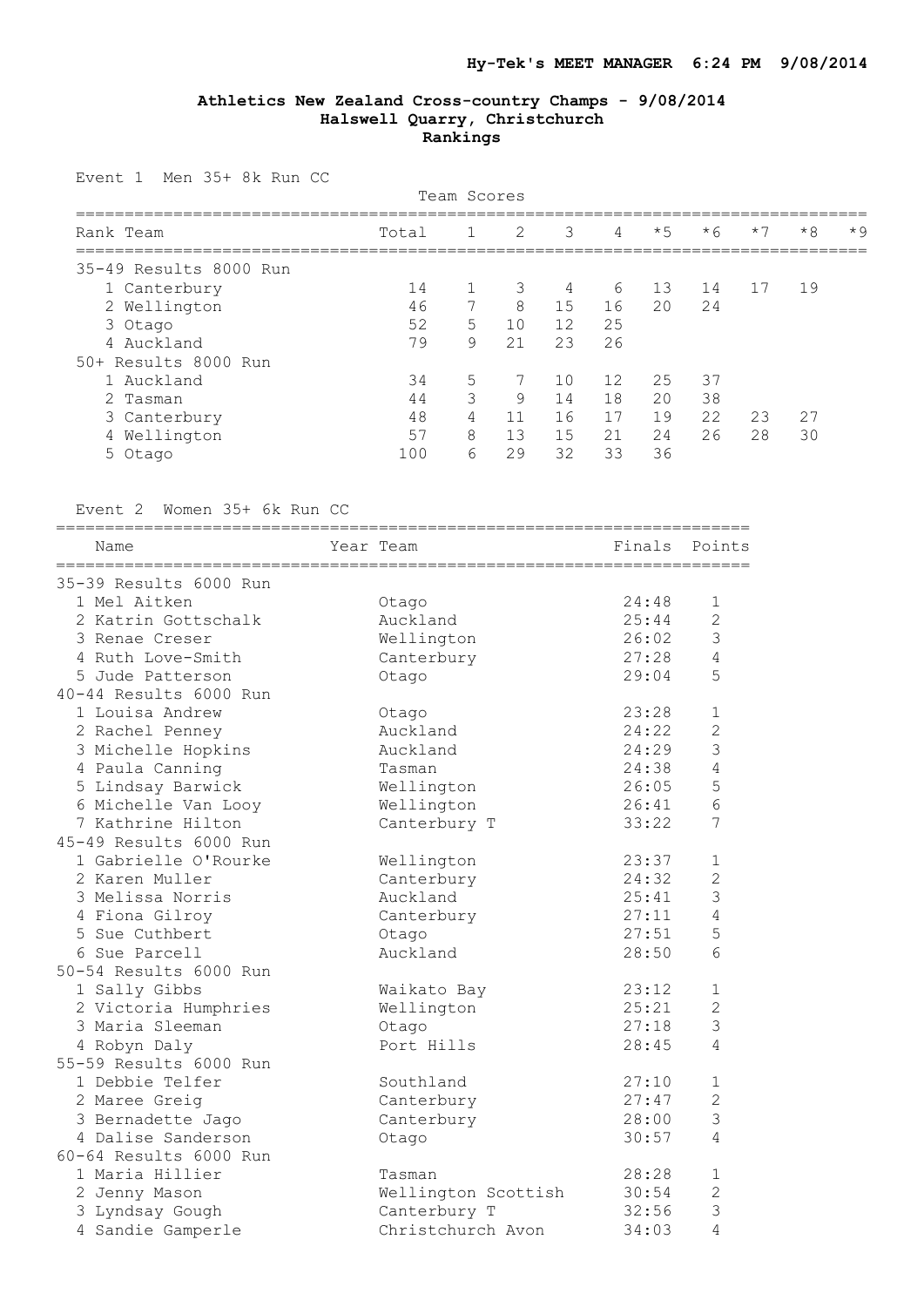| 65-69 Results 6000 Run |             |                  |     |
|------------------------|-------------|------------------|-----|
| 1 Barbara Patrick      | Otago       | $30:52 \qquad 1$ |     |
| 2 Shirley Rolston      | Port Hills  | 38:01            | - 2 |
|                        | Team Scores |                  |     |

| Rank Team    | Total |               |              |       |       | $1 \t2 \t3 \t4 \t\star 5 \t\star 6 \t\star 7$ |       |     | $*8$ $*9$ |  |
|--------------|-------|---------------|--------------|-------|-------|-----------------------------------------------|-------|-----|-----------|--|
| 1 Auckland   | 30    |               | 4 5 10 11 23 |       |       |                                               |       |     |           |  |
| 2 Wellington | 37    | 3             | 9 12         |       | 13    | 14                                            |       |     |           |  |
| 3 Otago      | 47    | $\mathcal{P}$ | 8 17         |       | 20 24 |                                               | $-25$ | -26 |           |  |
| 4 Canterbury | 59    |               | 6 16         | $-18$ | 19    | $\overline{21}$                               |       |     |           |  |

Girls Under 13 2000 Metre Run CC

========================================================================

|                | Comp#     | Name                                       | Team                                                                         | Time  | Points |
|----------------|-----------|--------------------------------------------|------------------------------------------------------------------------------|-------|--------|
|                | $1 \quad$ | ====================<br>153 Eloise Beattie | ;==============================<br>Athletics Nelson 7:31                     |       |        |
| $\mathbf{2}$   |           |                                            | 166 Lucy Kokich Christchurch Avon 7:39                                       |       |        |
| $\mathfrak{Z}$ |           | 155 Rosa Blake Phoenix                     |                                                                              | 7:43  |        |
| $\sqrt{4}$     |           | 179 Sophie Williamson Dapanui Toc H        |                                                                              | 7:49  |        |
| 5              |           |                                            | 158 Emilie Brunton Christchurch Avon 7:52                                    |       |        |
| $\epsilon$     |           |                                            | 154 Bella Belcher Christchurch Avon 7:58                                     |       |        |
| $\sqrt{ }$     |           |                                            | 175 Denver Stocks Christchurch Avon 8:01                                     |       |        |
| $\,8\,$        |           | 161 Isabella Gibson                        | Ashburton                                                                    | 8:08  |        |
| $\mathsf 9$    |           | 159 Lucy Burrell                           | Auckland City Athletics 8:18                                                 |       |        |
| 10             |           | 188 Monica Koster                          | University of Canterbury 8:19                                                |       |        |
| 11             |           |                                            |                                                                              |       |        |
| 12             |           |                                            | 173 Charlotte Spurway Phoenix 8:39<br>163 Sophie Hill Christchurch Avon 8:42 |       |        |
| 13             |           | 164 Beth Hunter                            | Sumner                                                                       | 8:44  |        |
| 14             |           | 178 Sadie Wech Otautau                     |                                                                              | 8:51  |        |
| 15             |           | 177 Rosie-Jane Trotter Papanui Toc H       |                                                                              | 8:54  |        |
| 16             |           | 160 Aria Carroll                           | Phoenix                                                                      | 8:58  |        |
| 17             |           |                                            | 170 Kate Petrie Christchurch Avon 9:00                                       |       |        |
| 18             |           |                                            | 165 Sophie Ilton Christchurch Avon 9:05                                      |       |        |
| 19             |           | 169 Caitlin O'Brien                        | Aspiring Athletics 9:18                                                      |       |        |
| 20             |           | 157 Emily Brown Phoenix                    |                                                                              | 9:30  |        |
| 21             |           | 172 Hayley Rossiter Phoenix                |                                                                              | 9:46  |        |
| 22             |           | 168 Petra Milne Caversham                  |                                                                              | 9:59  |        |
| 23             |           | 171 Lydia Pye                              | Ashburton                                                                    | 11:06 |        |
| 24             |           | 162 Charlie Hamer Port Hills               |                                                                              | 12:07 |        |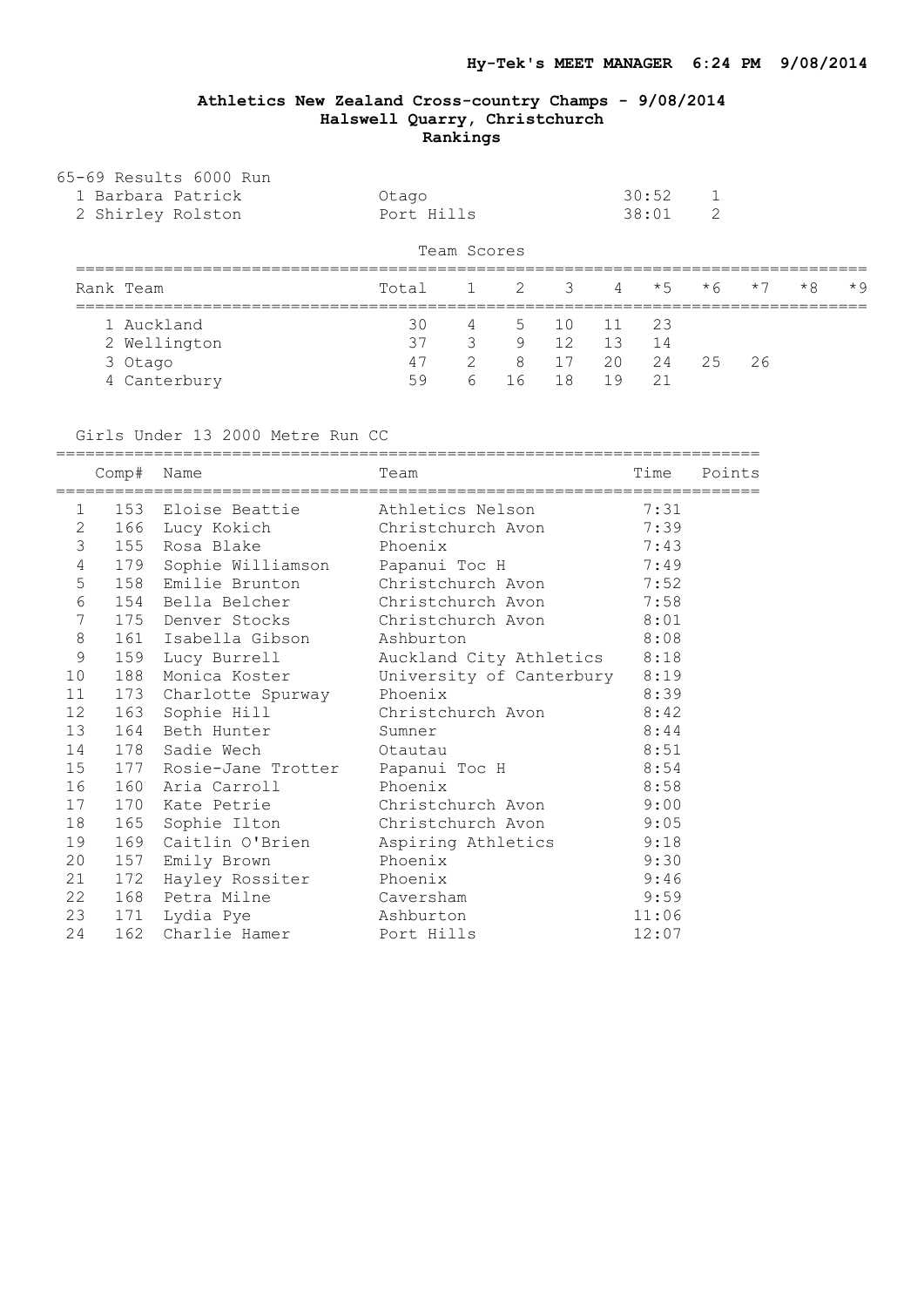Boys Under 13 2000 Metre Run CC

|                | Comp# | Name                                   | ======================================<br>Team | Time  | Points |
|----------------|-------|----------------------------------------|------------------------------------------------|-------|--------|
| $\mathbf 1$    |       | 115 Chanel Muir                        | Christchurch Avon                              | 7:07  |        |
| $\mathbf{2}$   |       | 108 Oscar Fossey                       | Phoenix                                        | 7:18  |        |
| $\mathfrak{Z}$ |       | 116 Laurence Pithie                    | Christchurch Avon                              | 7:19  |        |
| $\overline{4}$ |       | 118 Zane Powell                        | Pakuranga                                      | 7:21  |        |
| $\overline{5}$ |       | 101 Thomas Anderson                    | University of Canterbury                       | 7:29  |        |
| $\epsilon$     |       | 121 William Taylor                     | Phoenix                                        | 7:32  |        |
| 7              |       | 124 Luke Ziswiler Hayton Papanui Toc H |                                                | 7:33  |        |
| $\,8\,$        |       | 117 Joshua Potter                      | Athletics Gore                                 | 7:37  |        |
| 9              |       | 106 Jack Forrest                       | Sumner                                         | 7:40  |        |
| 10             |       | 111 Jake Jackways                      | Ashburton                                      | 7:42  |        |
| 11             | 114   | Luke Mitchell                          | Christchurch Avon                              | 7:42  |        |
| 12             |       | 103 Cameron Clark                      | Christchurch Avon                              | 7:43  |        |
| 13             |       | 119 Ethan Smolej                       | Papanui Toc H                                  | 7:47  |        |
| 14             |       | 113 George McNaughton                  | Phoenix                                        | 7:47  |        |
| 15             | 104   | Thomas Clarke                          | Christchurch Avon                              | 7:49  |        |
| 16             |       | 122 John Wells                         | Sumner                                         | 7:51  |        |
| 17             |       | 112 Emilio Kennedy                     | Sumner                                         | 7:53  |        |
| 18             | 110   | Michael Hermens                        | Christchurch Avon                              | 8:10  |        |
| 19             | 102   | Benjamin Britton                       | Athletics Invercargill                         | 8:14  |        |
| 20             | 105   | Max Flannigan                          | University of Canterbury 8:16                  |       |        |
| 21             |       | 109 Angus Hammett                      | Papanui Toc H                                  | 8:32  |        |
| 22             | 120   | Finn Surmann                           | Phoenix                                        | 8:35  |        |
| 23             | 123   | Jordan Wolfenden Port Hills            |                                                | 10:15 |        |

Girls Under 15 3k Run CC

|                | Comp# | Name                               | Team                                                  | Time  | Points |
|----------------|-------|------------------------------------|-------------------------------------------------------|-------|--------|
| 1              | 190   | Hannah O'Connor                    | Eqmont Athletics                                      | 11:14 |        |
| 2              | 180   | Liliana Braun                      | Port Hills                                            | 11:19 |        |
| 3              |       |                                    | 200 Akeira Worthington University of Canterbury 11:33 |       |        |
| $\overline{4}$ | 184   | Mya Graham                         | 11:40<br>Papanui Toc H                                |       |        |
| 5              | 193   | Amelia Persson                     | Christchurch Avon 11:43                               |       |        |
| 6              |       | 195 Georgia Stroud                 | Papanui Toc H                                         | 11:50 |        |
|                | 7     | 182 Louise Daly                    | Port Hills                                            | 11:56 |        |
| 8              |       | 187 Sofia Kennedy                  | Sumner                                                | 12:00 |        |
| 9              |       | 191 Brynlea Pain Christchurch Avon |                                                       | 12:02 |        |
| 10             | 199   | Brooke Varney                      | Auckland City Athletics 12:10                         |       |        |
| 11             | 196   | Hunta Sutherland                   | Athletics Nelson                                      | 12:22 |        |
| 12             |       | 192 Lorna Pairman                  | Christchurch Avon                                     | 12:24 |        |
| 13             | 186   | Kathryn Johnston                   | Athletics Gore                                        | 12:30 |        |
| 14             |       | 181 Laura Clarke                   | Christchurch Avon                                     | 12:39 |        |
| 15             | 185   | Marisol Hunter                     | Sumner                                                | 12:44 |        |
| 16             | 189   | Briana Miller                      | Athletics Gore                                        | 12:52 |        |
| 17             | 183   | Hester Donders                     | Phoenix                                               | 12:53 |        |
| 18             | 194   | Caitlin Sanders                    | Aspiring Athletics                                    | 14:40 |        |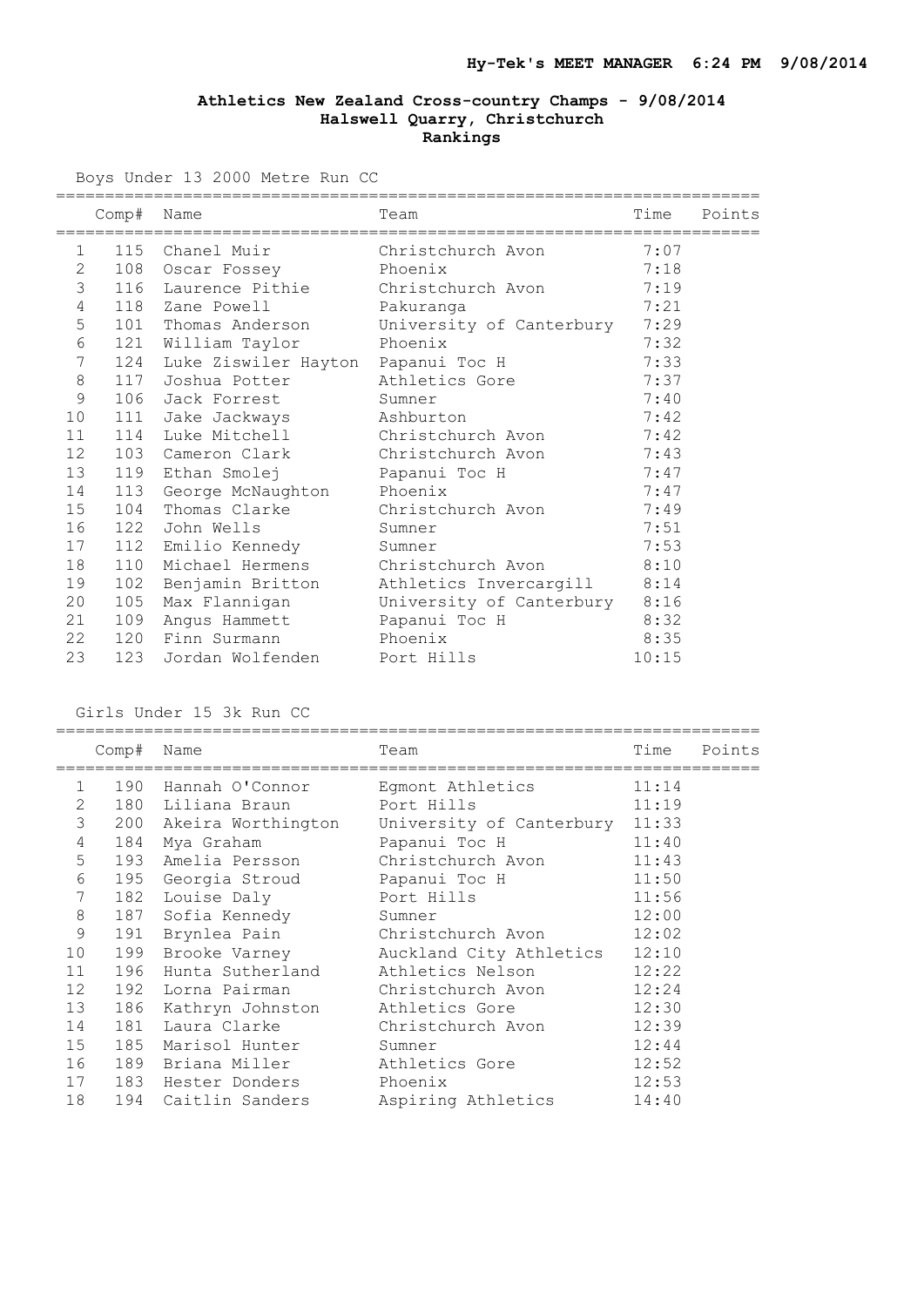Boys Under 15 3k Run CC

|                |       | ==========================       |                           |       |        |
|----------------|-------|----------------------------------|---------------------------|-------|--------|
|                | Comp# | Name<br>======================== | Team                      | Time  | Points |
| $\mathbf{1}$   |       | 144 Isaiah Priddey               | Hamilton City Hawks       | 10:08 |        |
| $\overline{c}$ |       | 142 Sam Montgomerie              | Hamilton City Hawks       | 10:12 |        |
| 3              | 143   | Nick Moulai                      | Papanui Toc H             | 10:18 |        |
| $\overline{4}$ |       | 527 Saxon Morgan                 | Canterbury Triathlon Club | 10:31 |        |
| 5              |       | 128 George Ellet                 | Pakuranga                 | 10:33 |        |
| $\epsilon$     | 133   | Rueben Goldingham-Newsom         | Hutt Valley               | 10:39 |        |
| $\overline{7}$ | 126   | Nathan Cochrane                  | Christchurch Bhs          | 10:55 |        |
| $\,8\,$        | 148   | Buddy Small                      | St Pauls                  | 10:58 |        |
| 9              | 146   | Ayrton Shadbolt                  | Port Hills                | 11:08 |        |
| 10             | 137   | Nicholas Matthews                | Athletics Nelson          | 11:19 |        |
| 11             | 140   | Harry McLean                     | St Pauls                  | 11:22 |        |
| 12             | 131   | Jack Flannigan                   | University of Canterbury  | 11:26 |        |
| 13             | 147   | Albie Small                      | St Pauls                  | 11:43 |        |
| 14             |       | 132 Cody Forsyth                 | University of Canterbury  | 11:53 |        |
| 15             | 125   | Brad Austin                      | Christchurch Bhs          | 11:55 |        |
| 16             | 149   | Shaun Souness                    | Christchurch Bhs          | 12:13 |        |
| 17             | 145   | Daniel Roswell                   | Christchurch Avon         | 12:14 |        |
| 18             | 151   | Daniel Trenberth                 | University of Canterbury  | 12:24 |        |
| 19             | 130   | Pat Flanagan                     | Caversham                 | 12:25 |        |
| 20             | 139   | Maxwell McLachlan                | Sumner                    | 12:41 |        |
| 21             | 135   | Alexander Hull                   | Auckland City Athletics   | 13:12 |        |
| 22             | 127   | James Criglington                | Phoenix                   | 13:24 |        |

Event 3 Women Under 18 4k Run CC

|    | Name                 | Year Team         | Finals Points |                |
|----|----------------------|-------------------|---------------|----------------|
|    | 1 Ari Graham         | Canterbury        | 15:12         | $\mathbf{1}$   |
|    | 2 Kelsey Forman      | Wellington        | 15:17         | 2              |
|    | 3 Harriet Bush       | Canterbury        | 15:23         | $\mathcal{S}$  |
| 4  | Maiya Christini      | Auckland          | 15:29         | $\overline{4}$ |
|    | 5 Michaela Walker    | Wellington        | 15:33         | 5              |
| 6  | Izzy Hegan           | Wellington        | 15:47         | $\epsilon$     |
| 7  | Bridie Edwards       | Tasman            | 15:49         | 7              |
| 8  | Alice Bird           | Manawatu/Wanganui | 15:49         | 8              |
| 9  | Jess Fahey           | Canterbury        | 15:53         | 9              |
| 10 | Jessie Anderson      | Canterbury        | 16:00         | 10             |
| 11 | Phoebe van Boheemen  | Wellington        | 16:02         | 11             |
|    | 12 Alana Sherman     | Auckland          | 16:08         | 12             |
|    | 13 Samantha Jordan   | Tasman            | 16:11         | 13             |
|    | 14 Siana Worthington | Canterbury        | 16:17         | 14             |
|    | 15 Hannah Miller     | Southland         | 16:31         | 15             |
|    | 16 Mairi Law         | Canterbury        | 16:32         | 16             |
| 17 | Imogen Hull          | Auckland          | 16:39         | 17             |
| 18 | Tasmyn White         | Otago             | 16:40         | 18             |
|    | 19 Natalie Dryden    | Canterbury        | 16:40         | 19             |
| 20 | Samantha Burke       | Otago             | 16:47         | 20             |
|    | 21 Bethany Versey    | Tasman            | 16:51         | 21             |
|    | 22 Sophie Smith      | Tasman            | 17:00         | 22             |
|    | 23 Madeleine Roughan | Taranaki          | 17:03         | 23             |
|    | 24 Alyssa Bullot     | Auckland          | 17:12         | 24             |
|    | 25 Annika Levestam   | Port Hills        | 17:15         |                |
|    | 26 Jessie Murphy     | Otago             | 17:18         | 25             |
|    |                      |                   |               |                |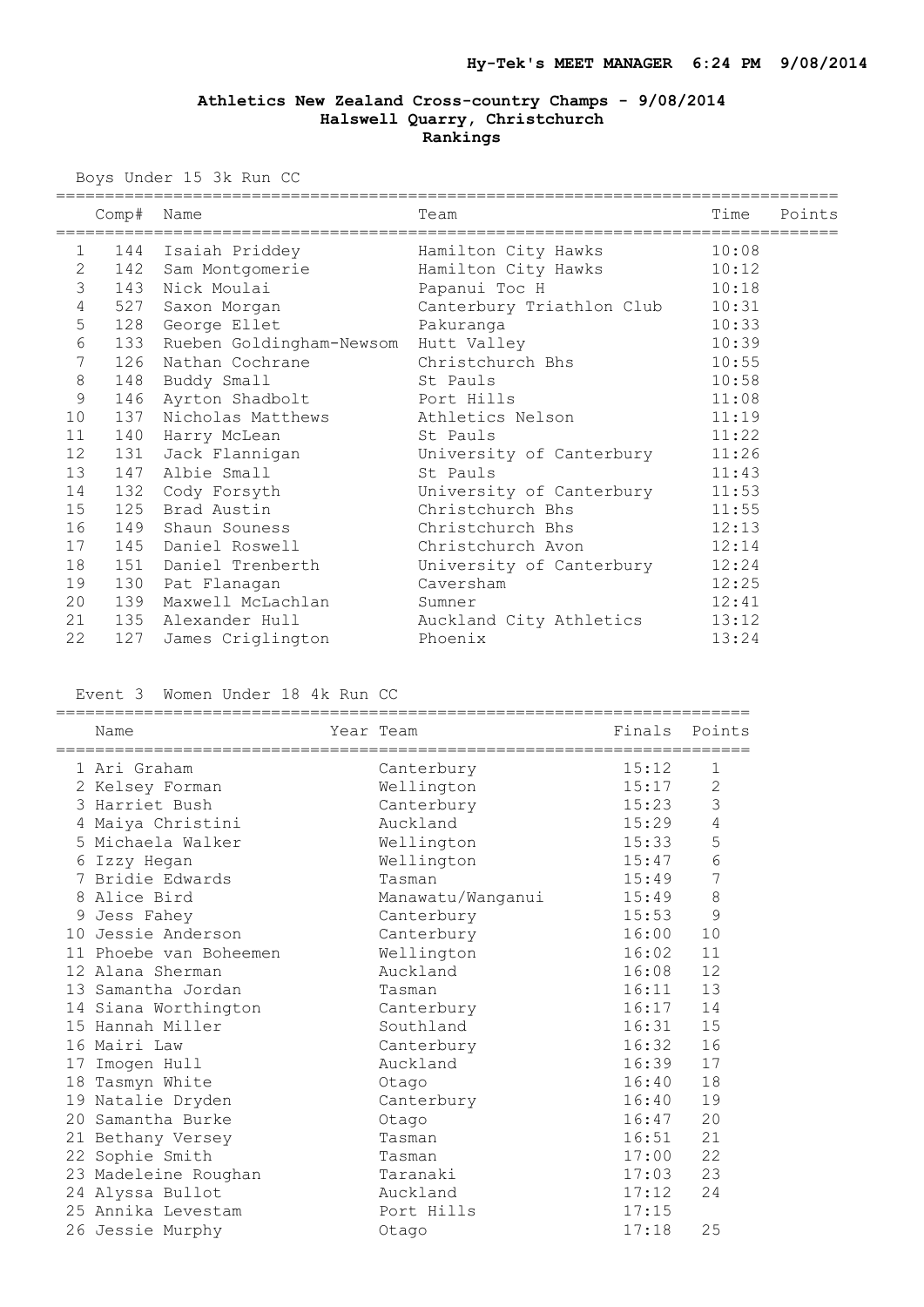| 27 Ella Harold       | Northland         | 17:28 | 26 |
|----------------------|-------------------|-------|----|
| 28 Meg Adamson       | Otago             | 17:29 | 27 |
| 29 Jessica Kikstra   | Canterbury        | 17:30 | 28 |
| 30 Ffion Muhl        | Southland         | 17:30 | 29 |
| 31 Rachyl Edge       | Northland         | 17:36 | 30 |
| 32 Charlotte Blair   | Christchurch Avon | 17:38 |    |
| 33 Anna Reese-Jones  | Christchurch Avon | 17:40 |    |
| 34 Ruby Spark        | University o      | 18:05 |    |
| 35 Courtney Crum     | Northland         | 18:19 | 31 |
| 36 Imogen Eglesfield | University o      | 18:28 |    |
| 37 Courtney Varney   | Auckland          | 18:48 | 32 |
| 38 Kate Campbell     | University o      | 19:19 |    |
| 39 Hazel Tana        | Northland         | 19:38 | 33 |

Team Scores

| Rank Team    | Total 1 2 3 4 $*5$ $*6$ $*7$ $*8$ $*9$ |                         |  |  |  |  |
|--------------|----------------------------------------|-------------------------|--|--|--|--|
| 1 Canterbury |                                        | 23 1 3 9 10 14 16 19 28 |  |  |  |  |
| 2 Wellington | 24                                     | 2 5 6 11                |  |  |  |  |

# Event 4 Men Under 18 6k Run CC

|   | Name                   | Year Team         | Finals Points |                |
|---|------------------------|-------------------|---------------|----------------|
|   | 1 Cameron Avery        | Canterbury        | 19:50         | $\mathbf{1}$   |
|   | 2 Matthew Prest        | Canterbury        | 19:55         | $\overline{2}$ |
|   | 3 Harry Ewing          | Waikato Bay       | 20:00         | $\mathcal{S}$  |
|   | 4 Sean Eustace         | Canterbury        | 20:22         | $\overline{4}$ |
|   | 5 Jared Lautenslager   | Tasman            | 20:34         | 5              |
|   | 6 Fergus Eglesfield    | Canterbury        | 20:35         | $6\phantom{1}$ |
|   | 7 Samuel Mackay-Wright | Tasman            | 20:37         | $\overline{7}$ |
|   | 8 Oliver Chignell      | Otago             | 20:43         | 8              |
| 9 | Goiteom Gebremedihin   | Canterbury        | 20:48         | 9              |
|   | 10 Jack Beaumont       | Southland         | 20:57         | 10             |
|   | 11 Callum Stewart      | Wellington        | 20:58         | 11             |
|   | 12 Angus Bailey        | Canterbury        | 21:02         | 12             |
|   | 13 Mitchell Small      | Canterbury        | 21:10         | 13             |
|   | 14 Josh Browne         | Christ's College  | 21:17         |                |
|   | 15 Harry Burnard       | Wellington        | 21:18         | 14             |
|   | 16 Joseph Dwyer        | Christchurch Avon | 21:22         |                |
|   | 17 Christopher Dryden  | Christchurch Avon | 21:24         |                |
|   | 18 Aaron Anderson      | Otago             | 21:30         | 15             |
|   | 19 Cameron Bartlett    | Papanui Toc H     | 21:36         |                |
|   | 20 Pierce Sheridan     | Auckland          | 21:46         | 16             |
|   | 21 Jack Marshall       | Wellington        | 21:47         | 17             |
|   | 22 Jesse Weldschidt    | Auckland          | 21:51         | 18             |
|   | 23 Tom Caughley        | Wellington        | 21:54         | 19             |
|   | 24 Robert Sewell       | Christchurch Bhs  | 22:02         |                |
|   | 25 Jordan Maguren      | Wellington        | 22:09         | 20             |
|   | 26 Latham Fairhall     | Christchurch Avon | 22:16         |                |
|   | 27 William Wallace     | Tasman            | 22:23         | 21             |
|   | 28 Robbie Delany       | Wellington        | 22:27         | 22             |
|   | 29 Lochie Chittock     | Otago             | 22:38         | 23             |
|   | 30 Andrew Smith        | Otago             | 22:42         | 24             |
|   | 31 Cameron Gleed       | Auckland          | 22:42         | 25             |
|   | 32 Thomas Harford      | Christchurch Bhs  | 22:55         |                |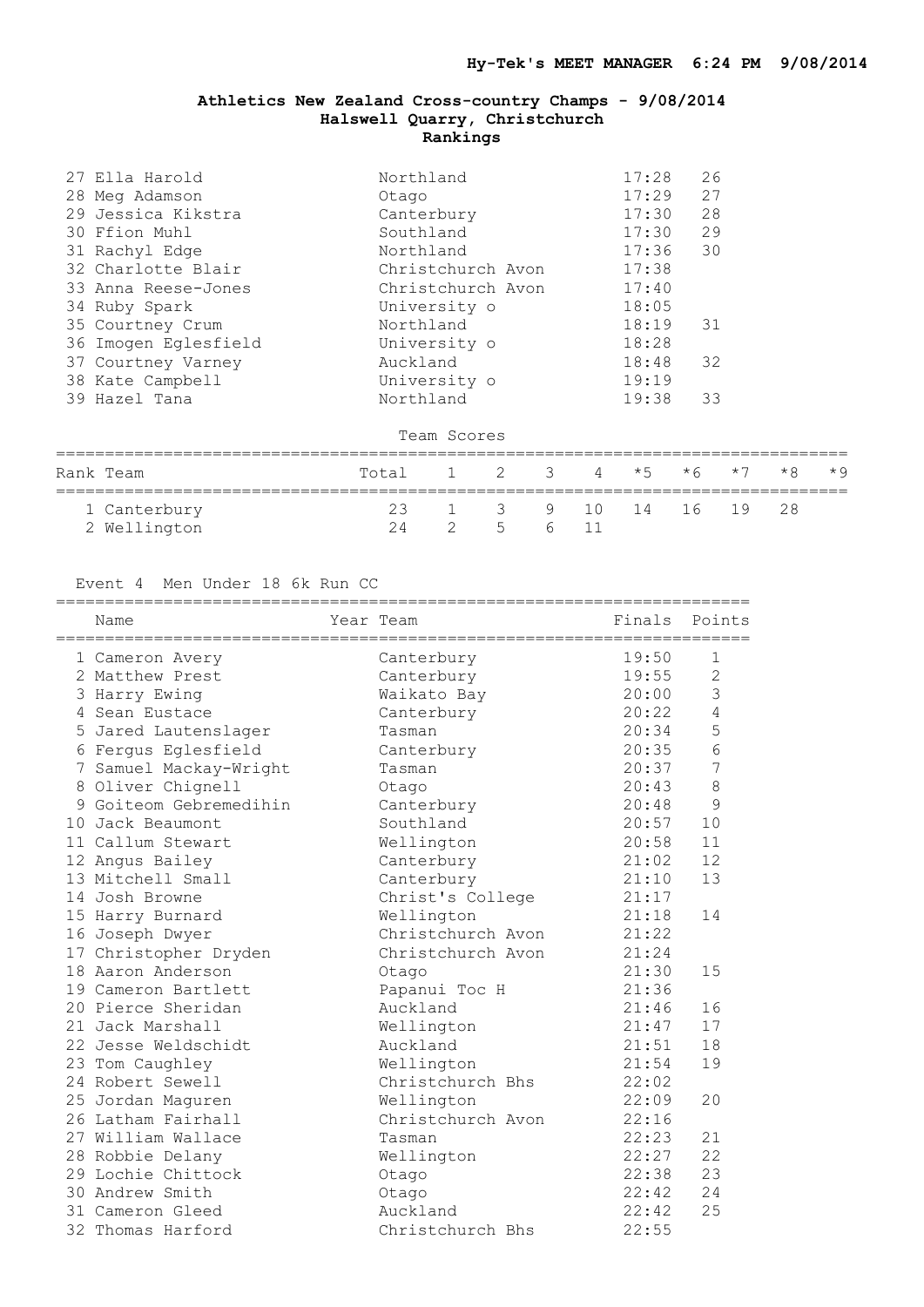| 33 Walter Cross          | Southland    | 23:13 | 26 |
|--------------------------|--------------|-------|----|
| 34 Michael Weldschidt    | Auckland     | 23:14 | 27 |
| 35 Wilson Mitchell       | Otago        | 23:20 | 28 |
| 36 Thomas Littleworth    | Tasman       | 23:29 | 29 |
| 37 Allan Wilson-Woodford | Southland    | 23:36 | 30 |
| 38 Angus Wemyss          | Tasman       | 23:39 | 31 |
| 39 Ed Cory-Wright        | Sumner       | 24:00 |    |
| 40 Charlie De La Cour    | Canterbury T | 24:33 |    |
| 41 Jimmy Flanagan        | Otago        | 25:23 | 32 |
|                          |              |       |    |
|                          | Team Scores  |       |    |

| Rank Team    | Total |                 | $1 \t2 \t3 \t4 \t\star 5 \t\star 6 \t\star 7$ |       |    |    |    |                                       | $*8$ $*9$ |
|--------------|-------|-----------------|-----------------------------------------------|-------|----|----|----|---------------------------------------|-----------|
| 1 Canterbury |       | 13 1 2 4 6 9 12 |                                               |       |    |    |    | $\begin{array}{cc} 1 & 3 \end{array}$ |           |
| 2 Wellington | 61    | 11              | 14                                            | 17 19 |    | 20 | 22 |                                       |           |
| 3 Tasman     | 62    |                 | 5 7 21                                        |       | 29 | 31 |    |                                       |           |
| 4 Otago      | 70    | - 8             | 15                                            | 23    | 24 | 28 | 32 |                                       |           |
| 5 Auckland   | 86    | 16              | 18                                            | - 25  |    |    |    |                                       |           |

#### Event 6 Women Under 20 6k Run CC

|   | Name               | Year Team   |              |   |    |    | Finals    |             | Points |  |
|---|--------------------|-------------|--------------|---|----|----|-----------|-------------|--------|--|
|   | 1 Rosa Flanagan    | Canterbury  |              |   |    |    | 20:35     | 1           |        |  |
|   | 2 Gabrielle Gray   | Canterbury  |              |   |    |    | 22:48     | $\mathbf 2$ |        |  |
|   | 3 Audrey Gregan    | Auckland    |              |   |    |    | 23:01     | 3           |        |  |
|   | 4 Sian English     | Auckland    |              |   |    |    | 23:17     | 4           |        |  |
|   | 5 Jessica Martin   | Tasman      |              |   |    |    | 23:40     | 5           |        |  |
|   | 6 Anneke Grogan    | Waikato Bay |              |   |    |    | 24:13     |             | 6      |  |
|   | 7 Kiri Atkin       | Canterbury  |              |   |    |    | 24:26     |             | 7      |  |
|   | 8 Charlotte Cahill | Otago       |              |   |    |    | 24:37     | $\,8\,$     |        |  |
| 9 | Susannah Lynch     | Otago       |              |   |    |    | 25:27     | $\mathsf 9$ |        |  |
|   | 10 Devon Lowyim    | Auckland    |              |   |    |    | 25:47     | 10          |        |  |
|   | 11 Stevie Paine    | Wellington  |              |   |    |    | 26:00     | 11          |        |  |
|   | 12 Heidi Robinson  | Auckland    |              |   |    |    | 26:05     | 12          |        |  |
|   | 13 Ellen Van Looy  | Wellington  |              |   |    |    | 26:13     | 13          |        |  |
|   | 14 Charlotte Homan | Otago       |              |   |    |    | 28:59     | 14          |        |  |
|   | 15 Melissa Halley  | Otago       |              |   |    |    | 34:00     | 15          |        |  |
|   |                    |             | Team Scores  |   |    |    |           |             |        |  |
|   | Rank Team          | Total       | $\mathbf{1}$ | 2 | 3  | 4  | $\star$ 5 | $*6$        | $*7$   |  |
|   | 1 Auckland         | 29          | 3            | 4 | 10 | 12 |           |             |        |  |
|   | 2 Otago            | 46          | 8            | 9 | 14 | 15 |           |             |        |  |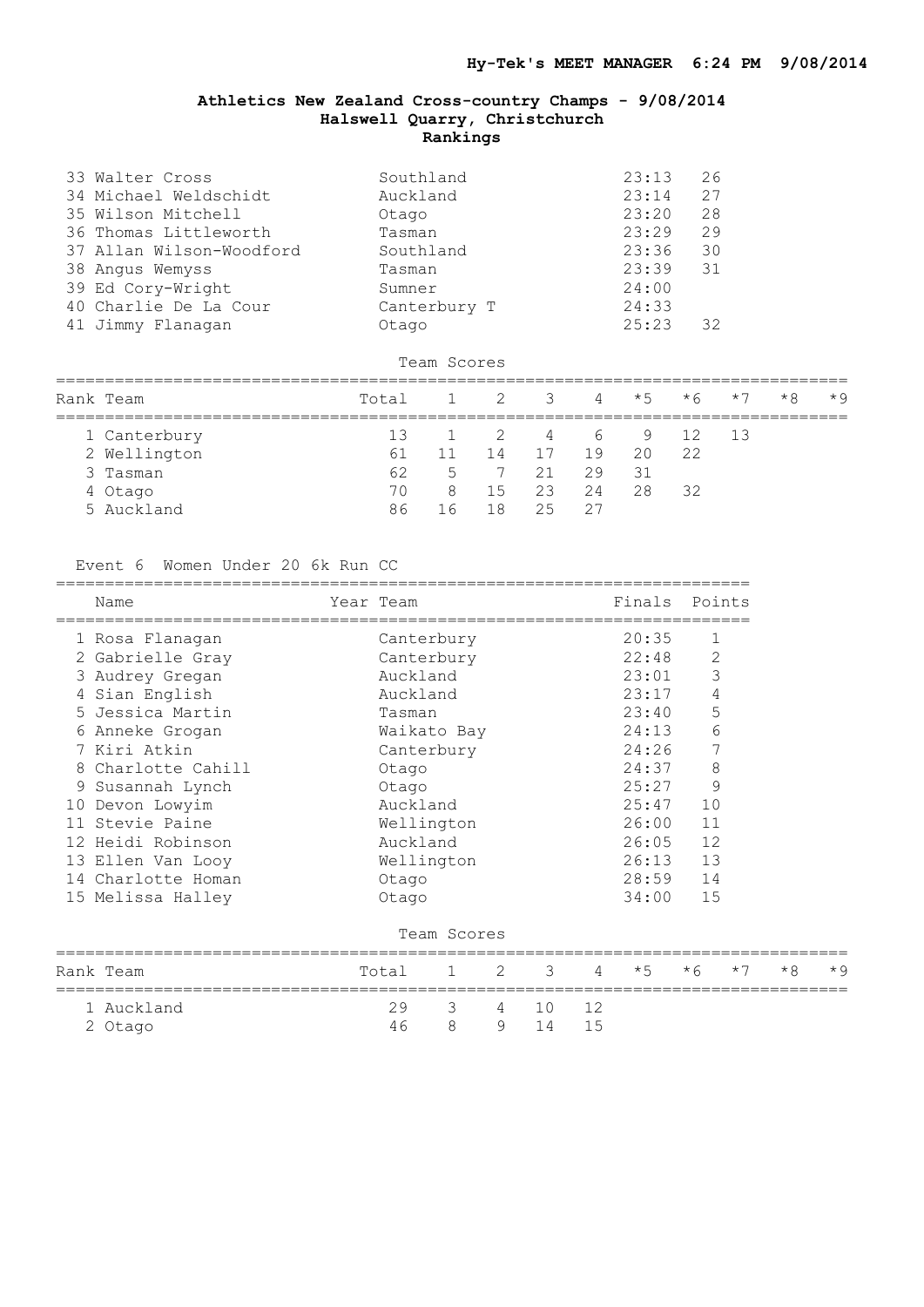Event 8 Men Under 20 8k Run CC

|    | =============<br>Name      | Year Team         | Finals | Points         |
|----|----------------------------|-------------------|--------|----------------|
|    | 1 Joshua Baan              | Otago             | 26:46  | 1              |
|    | 2 Geordie Beamish          | Manawatu/Wanganui | 26:47  | $\mathbf{2}$   |
|    | 3 Jacob Priddey            | Waikato Bay       | 26:54  | 3              |
| 4  | Nathan Tse                 | Wellington        | 27:05  | $\overline{4}$ |
|    | 5 Harry Linford            | Auckland          | 27:18  | 5              |
| 6  | Ieuan Van der Peet         | Canterbury        | 27:22  | 6              |
| 7  | Marcus Karamanolis         | Wellington        | 27:35  | 7              |
| 8  | Rasmus Bengtsson           | Auckland          | 27:44  | $\,8\,$        |
|    | 9 Matthew Dryden           | Canterbury        | 27:58  | 9              |
|    | 10 Jordan Rackham De Spong | Southland         | 28:06  | 10             |
| 11 | Sam Elstob                 | Canterbury        | 28:10  | 11             |
|    | 12 Hayden Rodger           | Auckland          | 28:28  | 12             |
|    | 13 Jake Tennent            | Wellington        | 28:39  | 13             |
|    | 14 Benjamin Musson         | Canterbury        | 28:58  | 14             |
|    | 15 Joshua Barry            | Tasman            | 29:10  | 15             |
|    | 16 Max Zorn                | Wellington        | 29:26  | 16             |
|    | 17 Michael Du Toit         | Wellington        | 29:33  | 17             |
|    | 18 Daniel Coats            | Canterbury        | 29:50  | 18             |
|    | 19 Hugo Lawrence           | Tasman            | 29:54  | 19             |
|    | 20 Kirk Madgwick           | Otago             | 29:59  | 20             |
|    | 21 Jake Jackson-Grammer    | Otago             | 30:01  | 21             |
|    | 22 Cameron Luckhurst       | Taranaki          | 45:42  | 22             |

Team Scores

| Rank Team                    | Total 1 2 3 4 $*5$ $*6$ $*7$ $*8$ $*9$ |  |                              |  |  |  |
|------------------------------|----------------------------------------|--|------------------------------|--|--|--|
| 1 Canterbury<br>2 Wellington | 40 -<br>4 N                            |  | 6 9 11 14 18<br>4 7 13 16 17 |  |  |  |

# Event 10 Women Senior 8k Run CC

|   | Name                   | Year Team   | Finals | Points |
|---|------------------------|-------------|--------|--------|
|   | 1 Camille Buscomb      | Waikato Bay | 29:18  |        |
|   | 2 Rachel Kingsford     | Canterbury  | 29:31  |        |
|   | 3 Annie Keown          | Auckland    | 29:50  | 3      |
| 4 | Emily Roughan          | Waikato Bay | 31:09  | 4      |
|   | 5 Sally Gibbs          | Waikato Bay | 31:16  | 5      |
|   | 6 Tina Harris          | Wellington  | 31:37  | 6      |
|   | Gabrielle O'Rourke     | Wellington  | 32:05  | 7      |
| 8 | Nicole Mitchell        | Wellington  | 32:48  | 8      |
|   | 9 Angela Whyte         | Canterbury  | 33:04  | 9      |
|   | 10 Kimberley Wilcock   | Canterbury  | 33:20  | 10     |
|   | Julie Johnson          | Wellington  | 33:37  | 11     |
|   | 12 Emily Solsberg      | Wellington  | 34:13  | 12     |
|   | 13 Mary Gray           | Otago       | 35:01  | 13     |
|   | 14 Kathryn Bunckenburg | Canterbury  | 35:28  | 14     |
|   | 15 Bella Bloomfield    | Otago       | 36:04  | 15     |
|   | 16 Olivia Moon         | Canterbury  | 37:47  | 16     |